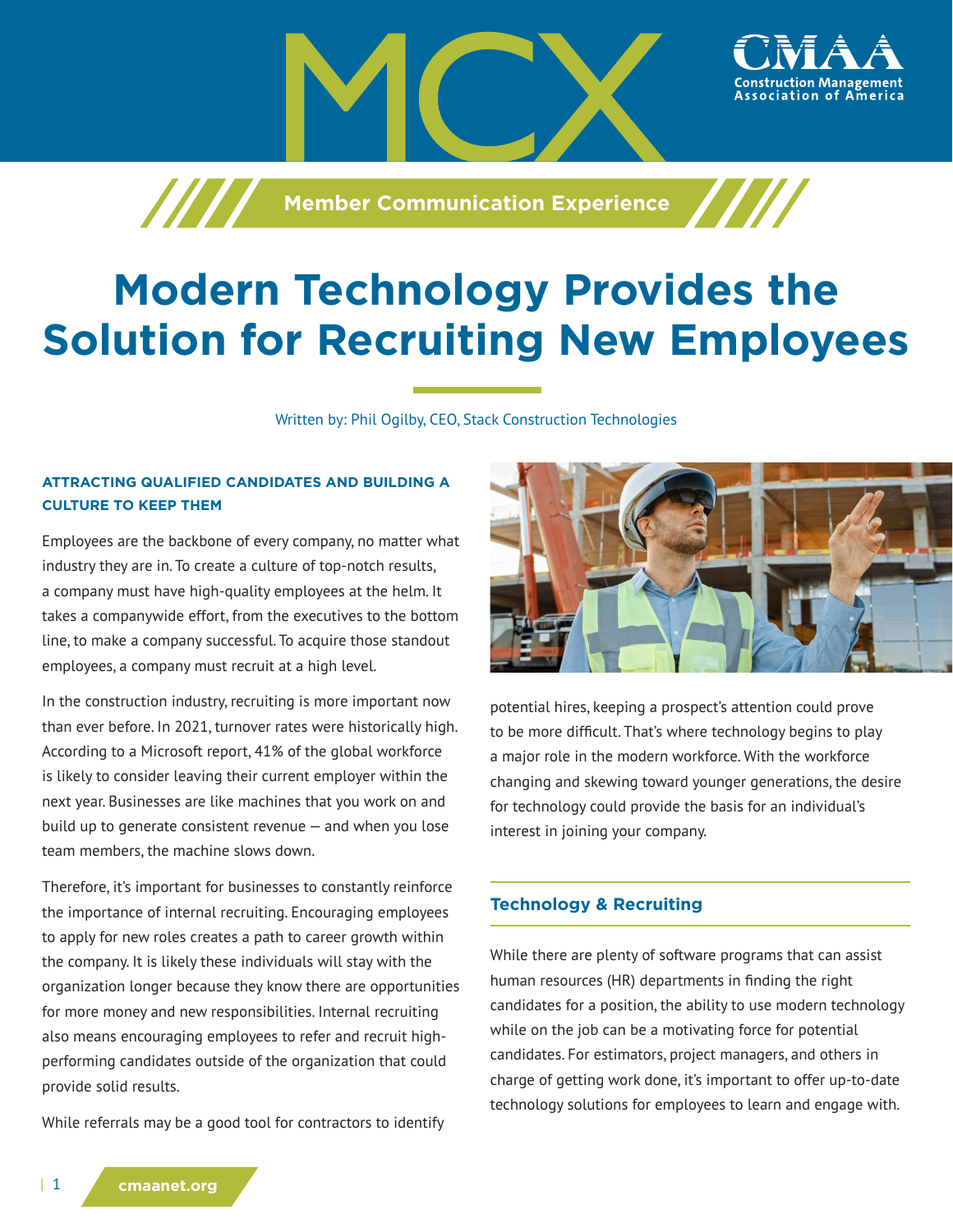Using modern technology can bring efficiency and add value to the operation, but it can also be a tool for recruiting. New hires want to have the opportunity to grow in their career, not just in title advancement, but also in their daily work.

They value the opportunity to use modern technologies because it gives them an opportunity to expand their skill set. In addition, modern technology, such as cloud-based solutions that provide an all-in-one platform to work in, makes it easier for the employee to be productive and successful. Setting employees up for success can be a massive motivating factor for recruitment.

Having access to top-tier technology is attractive to younger, more tech-savvy workers in the industry. When it comes to millennials and Gen Z candidates, relying on older technologies could be a detriment for your company.

These individuals have grown up in a world where technological advancement has been at the forefront. Candidates with construction management degrees or similar have been educated on newer cloud-based technology and are not interested in working using outdated methods. This means that the adoption of new technology will be a major driving force for attracting and keeping strong talent.

### **Other Recruitment Efforts**

While technology can play a major role in recruitment, contractors and business owners should utilize all the tools at their disposal including networking events such as meet-andgreets, open houses, and meet the contractor nights can all be wonderful tools for finding new help. If you don't belong to a trade association, look into ones with active programs in your region with a focus on connecting people.

It's vital to follow up with potential candidates. Many recruiters fail to follow up consistently  $-$  in today's fast-paced world, it's hard to reach people, and too often recruiters will make only one or two attempts to reconnect. Make sure to follow up and follow up again if you want to maintain a pipeline of solid candidates.

Never stop building the pipeline, even if you aren't hiring for the role today. Once the pipeline is filled, the focus should shift to retention. It is often easier to build a culture of excellence when employees want to stay with the company. Be clear and consistent when communicating with employees. Make sure to address the basics: What are we trying to accomplish? What is the available time frame for accomplishing it? Providing clear, concise and consistent communication is one of the best ways to build a positive company culture where employees want to stay and grow.  $\beta$